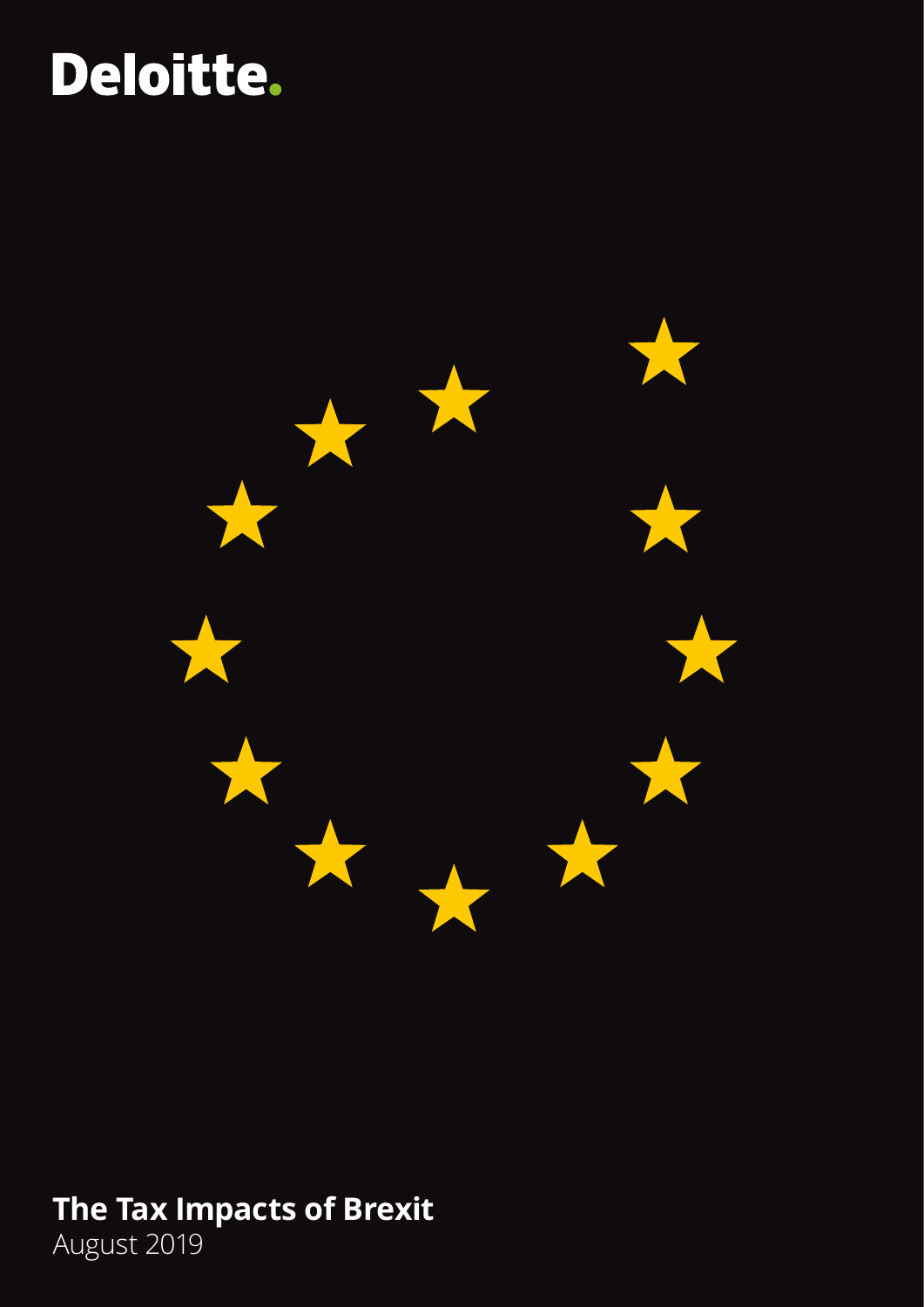# What are the key tax impacts of a 'no deal' Brexit?

There are a number of tax changes that will arise if the UK leaves the EU without a deal by virtue of the UK no longer being a member of the Single Market and Customs Union. Businesses are also making commercial and operational changes in response to Brexit, including restructuring, changes to supply chain, and setting up in new (or expanding operations in existing) locations, which all entail tax changes. It is important that the tax consequences of Brexit are factored into planning in order to avoid unexpected tax costs arising. As the relationships between the UK and the EU, and between the UK and third countries, evolve, the tax impacts will need to be managed.

The main indirect taxes are harmonised at EU level. The VAT Directive, for example, applies to all EU Member States (although there are differences between countries in how this is implemented), and the Union Customs Code ('UCC') governs the import, export, handling and transit of goods within the EU. Direct taxes, on the

other hand, are largely governed by individual Member States although there are some EU Directives affecting corporate tax and social security rules intended to support the functioning of the Single Market. These will no longer apply in the UK, which could lead to additional tax costs for businesses and individuals.

Where the tax changes arising as a result of Brexit have a material impact on the business, consideration needs to be given as to how these are reported to the Board and whether disclosure needs to be made in the financial statements in line with Financial Reporting Council (FRC) guidance.

This paper highlights some of the key tax issues we see commonly arise as businesses prepare for Brexit. Businesses should also reference the no deal guidance published by the UK Government, the European Commission and individual Member States.

# Ten Tax Impacts of Brexit



# **1** Indirect taxes

# Supplies of goods

#### **Businesses need to be clear on the role they take in the supply**

**chain** and the resulting duty and VAT implications: this is the key starting point for assessing the indirect tax impact. Where a business acts as importer or exporter of record for goods moving between the UK and the EU, it will need to submit Customs declarations and, for the import of goods, account for any duties and import VAT due.

**Incoterms govern which party bears risk and costs for the international carriage of goods**. In a Brexit context, they will determine the party that bears the risk of border delays, and who is responsible for customs clearance, and for payment of duty. For example, Ex Works (EXW) represents maximum obligations for the customer (but does not remove tax risks for the seller) and Delivered Duty Paid (DDP) represents maximum obligations for the seller. Note that Incoterms are indicative but not determinative of the VAT position. Businesses should review the Incoterms used – and check these are applied in practice – from both a commercial and a tax point of view in light of Brexit.

**In order to import and export from the EU and the UK,** 

**businesses must have an EORI number.** HMRC's analysis indicated that as of February 2019, only around 17% of the estimated 240,000 EU-only trading businesses based in the UK had registered for an EORI number (with reports in early August suggesting this proportion had only slightly increased to just under 30%). Businesses importing and exporting from both the UK and the EU may need two EORI numbers. It is only possible to have one EORI number in the EU, but some Member States are taking a pragmatic approach in the run up to Brexit e.g. the Netherlands is accepting applications and will issue an EORI number on 'day one' once the UK has left the EU.

Many organisations have **quantified the potential additional duty cost on a product-line basis**, and are now taking steps to mitigate the additional duty costs through the use of Customs procedures such as Customs Warehousing and Inward Processing. Lead times to obtain approval for these regimes must be factored in, e.g. Inward Processing is relatively quick to obtain with a c.60 day lead time for authorisation in the UK once an application is submitted; others take longer e.g. c.150 days for Authorised Economic Operator (AEO). Time is limited in order to get approvals in place before 31 October (and has passed for AEO if not already underway), but many organisations are pressing ahead with application for Customs procedures where there is a clear benefit to their business as usual Customs processes.

**The UK's draft temporary Tariff** published in March would reduce duty rates to nil on 87% of imports to the UK by value for a period of 12 months. Tariffs would continue to apply in a number of sectors, including agriculture, automotive and ceramics.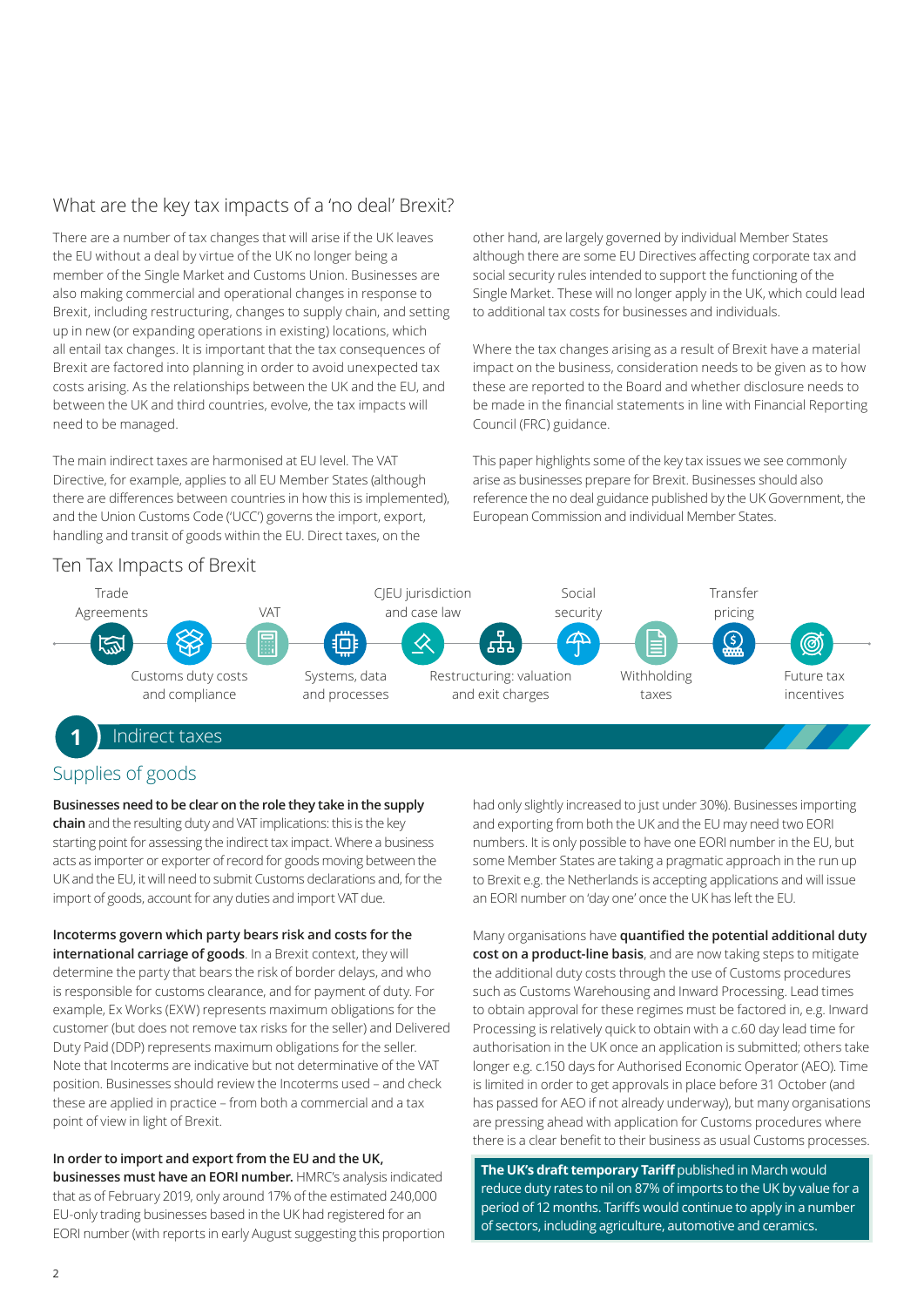#### **Companies will need to manage the ongoing Customs**

**compliance obligations** that will arise once the UK leaves the EU. For some businesses, this will have more of an impact than the additional duty costs, particularly where there is limited in-house Customs expertise at present. In a no deal scenario, some of the key Customs compliance obligations are:

- **•** Customs declarations will be required including the necessary data on classification, valuation and origin;
- **•** Animal products, products of animal origin and other food and plant material may be subject to sanitary and phyto-sanitary checks at the border;
- **•** Customs brokers may need to be appointed to support with submission of customs declarations (the cost of which increased in the run up to March 2019 in the face of increased demand);
- **•** A Customs Comprehensive Guarantee and Duty Deferment Account may be required in order to defer the payment of duty to the 15th of the month following import rather than paying this at the border;
- **•** Review establishment requirements e.g. the UCC requires the exporter of record (EoR) to be established in the EU, which may entail changes to roles undertaken by counterparties where a UK company is currently EoR.

HMRC has introduced Transitional Simplified Procedures (TSP) for imports via UK ports to help businesses manage customs compliance requirements in a no deal scenario e.g. to allow additional time to submit declarations and pay the duty. TSP is similar to Customs Simplified Freight Procedures (CFSP) but with an accelerated approval process, to allow faster release of goods from Customs, improve cash flow and simplify administrative arrangements. Businesses may want to consider signing up for CFSP given there are still some unknowns about how TSP will work in practice.

**Even if the UK entered into a Customs Union with the EU, there would be more friction than compared to now**. In such a scenario, whilst there would not be a duty cost on covered goods moving between the UK and the EU, there would be Customs formalities and checks at the border. For example, the EU Turkey Customs Union only covers certain goods (such as industrial products but not agricultural products) and businesses need to submit a declaration and paperwork confirming the origin of the goods. A Customs Union would not apply to services or crossborder procurement, so would only cover a little less than half of the UK's trade with the EU.

**The UK is set to remain in the Common Transit Convention (CTC) once it leaves the EU**, which will help to simplify crossborder trade for UK and EU businesses. For goods placed under transit that meet all of the necessary conditions, businesses will only have to make Customs declarations and pay import duties when they arrive at their final destination. This should be particularly beneficial in supply chains where the UK is used as a 'land bridge' for flows of goods between

mainland Europe and the Republic of Ireland.

**EU VAT simplifications** such as triangulation, distance selling, and supply and install rules will no longer apply to UK only VAT registered businesses. This is likely to require additional VAT registrations. In some instances, EU27 Member States are not permitting registrations until much closer to exit day if a registration requirement would only arise once the UK has left the EU. On a similar note, we have also seen some tax authorities refuse to issue rulings on post-Brexit scenarios because the situation is not yet certain. Some Member States e.g. France, Austria and Denmark, require non-EU entities to appoint a fiscal representative. Others require non-EU businesses to appoint a fiscal representative only in certain circumstances e.g. in the Netherlands a fiscal representative is required for import VAT deferment.

#### **HMRC has announced that deferred import VAT accounting**

will be introduced in the UK for all imports – not just movements from the EU. Some EU27 Member States also allow VAT registered entities to account for import VAT on their returns, and Ireland has also prepared legislation to introduce similar measures in the event of a no deal Brexit. HMRC also released a Brief this year on import VAT recovery. From 15 July 2019, only businesses who own the goods are entitled to recover import VAT as input tax, which means, for example, that toll manufacturers will not be able to recover import VAT on goods when title remains with the client. Whilst this development is not specifically Brexit-related, it is likely to impact many more businesses once the UK leaves the EU as the number of imports made by businesses increases.

#### **There will be changes to UK trade with non-EU countries too**.

The UK currently benefits from over forty trade agreements between the EU and other 'third' countries. IIt is not a given that the UK will be able to continue to trade on the same terms as currently exist with these countries post-Brexit. The UK Government is negotiating Trade Continuity Agreements with third countries seeking to replicate existing EU trade agreements as far as possible, but there are some differences e.g. the agreement with Norway and Iceland is goods only and does not cover services trade. So far, the UK has reached agreement with countries that cover 64% of trade currently covered by EU agreements for which the UK is seeking continuity.

**Case study:** E-commerce retailers face potential additional duty costs, loss of the VAT distance selling simplification, and changes to the rules on low value consignment relief. Many UK retailers selling B2C to customers in EU27 countries are reviewing their Indirect Tax position in light of Brexit. Acting as importer of record not only allows greater control of the customs duty and VAT position for both sales and returns, but also improves the customer experience by ensuring customers do not have unexpected additional costs or administrative obligations on import. It does however increase administration for the seller.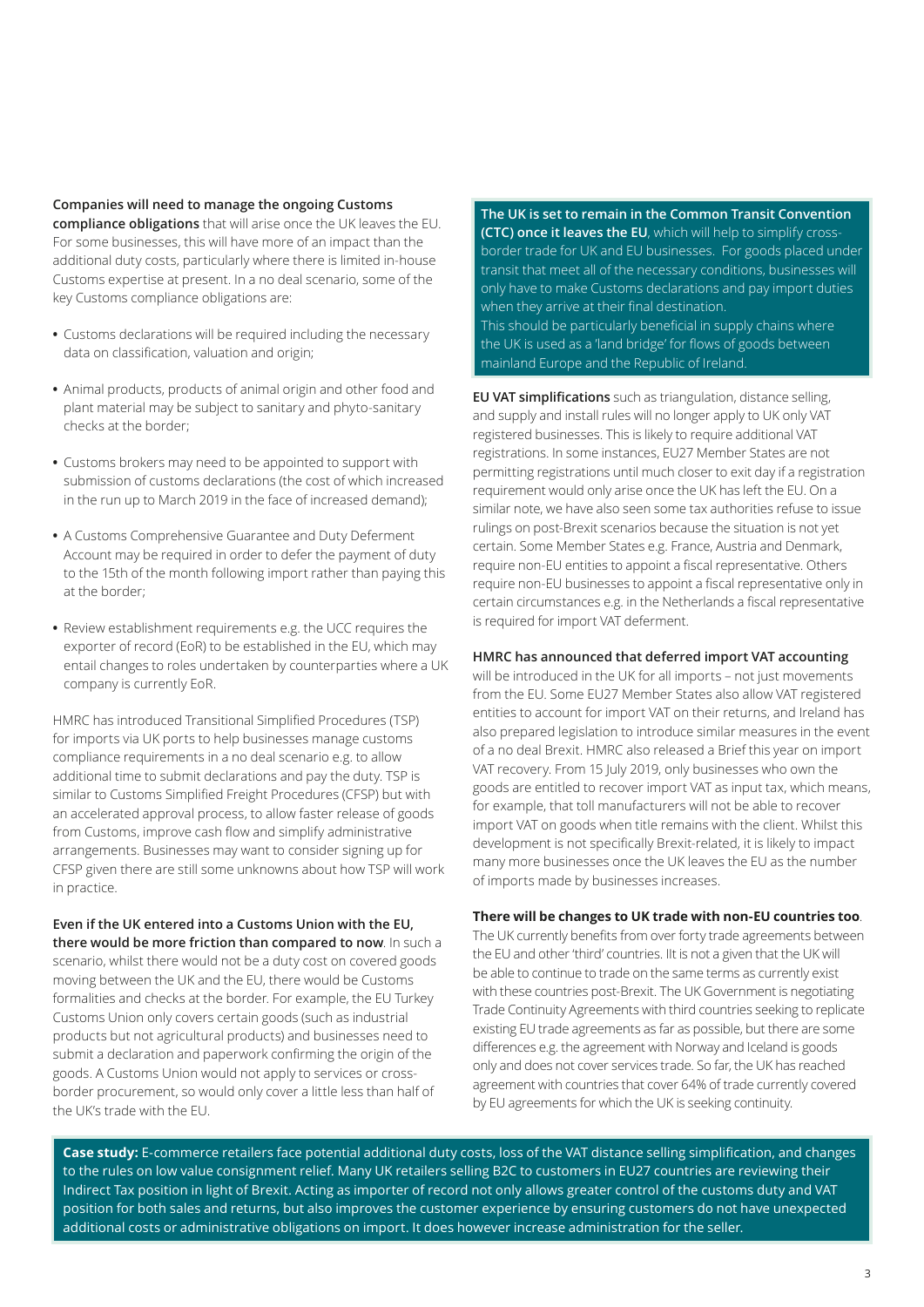# Supplies of services

**Brexit will also impact supplies of services between the UK and the EU27**. Many of the VAT reliefs and simplifications applying to services are sector-specific. Some examples are highlighted below:

- **• Financial services:** In a no deal scenario, changes would be made to the Specified Supplies Order that would give VAT recovery rights to taxpayers making certain exempt supplies of financial services to EU27 counterparties. This is likely to result in a significantly higher rate of VAT recovery for UK based companies making supplies to EU27 customers. Existing Partial Exemption Special Methods that have already been agreed with HMRC would be overridden where necessary to allow them to continue to operate without renegotiation. There would be adjustments to input tax apportionment for businesses supplying financial services alongside their main business. There are still questions as to how this would be implemented in practice; in particular the Statutory Instrument laid does not include anti-forestalling measures so thought needs to be given to appropriate recovery where (for example) the time of supply falls after Brexit, but the majority of associated input tax was "used" during a time period when the supply was not a specified exempt supply with VAT recovery.
- **• UK based tour operators** will be subject to a UK version of the Tour Operators Margin Scheme (TOMS) under which only travel services 'enjoyed' in the UK will be subject to VAT and any non-UK travel services will be zero-rated. Currently, VAT is also accounted for at the standard rate for supplies in the EU, and so the change potentially puts UK tour operators at a competitive advantage to EU companies.

# Systems, processes and controls

**Managing these tax changes will entail updates to systems and a review of master data**, which may require different treatment to be applied in the same tax period if the Brexit date does not align with the end of a reporting period. For example:

- **•** Capturing the data required to complete customs declarations;
- **•** Reviewing the accuracy of product classification to ensure the correct amount of duty is paid;
- **•** Making changes to counterparty information e.g. where a customer has relocated to the EU;
- **•** Making changes to tax codes that determine the VAT liability of supplies.

**UK businesses incurring VAT in other EU member states** will no longer be able to recover VAT via the EU cross-border refund system ('8th Directive') and will need to file '13th Directive' claims instead. Some Member States, such as France, were encouraging businesses to file 8th Directive claims in advance of 29 March in order to use the EU refund system.

# **2** Corporate

**EU Directives on direct tax matters which provide that Member States do not impose withholding tax** (WHT) on intra-EU cross-border payments of intra-group interest and royalties, and dividends paid by a subsidiary company to its foreign EU parent company, will no longer apply. The default position will be to rely on Double Tax Treaties between the UK and each individual EU Member State. Whilst the UK has an extensive treaty network, in some cases the treaty will not reduce the WHT rate to nil as under the Directive (for example, UK/Italy,

UK/Poland, UK/Portugal). Furthermore, this may give rise to increased compliance obligations in securing clearances to apply the treaty rates.

A number of Member States have adopted measures to minimise the direct tax impact of Brexit for domestic taxpayers, typically by treating the UK as if it is a member of the EU for a limited time period, even in a no deal scenario. The table below sets out some examples of such measures.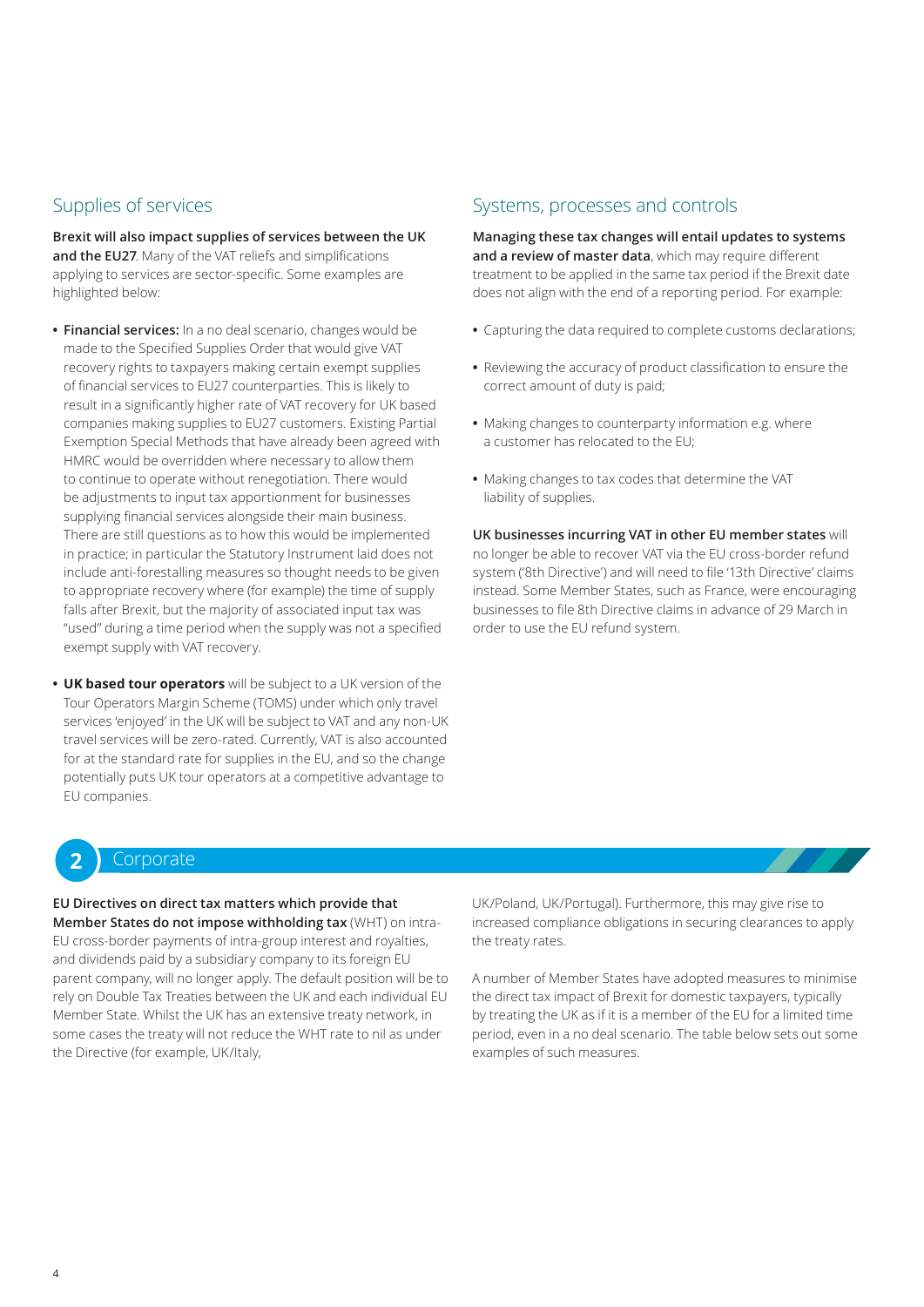| <b>Country</b>            | <b>Summary</b>                                                                                                                                                                                                                                                                                                                                                                                                                                                                                                                                                                                                                            |
|---------------------------|-------------------------------------------------------------------------------------------------------------------------------------------------------------------------------------------------------------------------------------------------------------------------------------------------------------------------------------------------------------------------------------------------------------------------------------------------------------------------------------------------------------------------------------------------------------------------------------------------------------------------------------------|
| <b>The</b><br>Netherlands | A draft decree (Conceptbeleidsbesluit inzake fiscaal overgangsrecht in geval van een terugtrekking van het VK uit<br>de EU zonder terugtrekkingsovereenkomst) was published in early March 2019. This was prepared for a no deal<br>scenario on 29 March to introduce transitional rules to treat the UK as an EU Member State for corporate tax<br>purposes until the end of a Dutch company's fiscal year so that Brexit would not lead to inconsistent domestic<br>tax positions in the same year. It is expected, but not confirmed, that a similar draft decree would be published in<br>advance of a 31 October 'no deal' scenario. |
| <b>Belgium</b>            | Brexit law (Wet betreffende de terugtrekking van het Verenigd Koninkrijk uit de Europese Unie or Loi relative au retrait du<br>Royaume-Uni de l'Union européenne) received Royal Assent on 3 April 2019. The UK is deemed to remain an EU Member<br>State in a no deal scenario for corporate tax purposes for a transitional period, subject to reciprocity. The Belgian Communities<br>(Flanders, Wallonia and Brussels) have adopted similar acts for relevant taxes that the Communities are competent for.                                                                                                                           |
| Austria                   | The 2018 Austria-UK Double Taxation Convention (which is not strictly Brexit-driven legislation) applies to Austrian taxes<br>from 1 January 2020 (Federal Law Gazette III No. 32/2019) and applies in the UK from 1 April 2019 for corporation tax<br>and 6 April 2019 for income tax. Subject to certain conditions, WHT treaty rates for dividend and royalties reduced to 0%.                                                                                                                                                                                                                                                         |
| Italy                     | Law No. 41 (conversion law) was enacted in May 2019 with retrospective effect from March 2019. This provides for<br>a temporary 18 month transition period starting from a no-deal withdrawal date during which Italian domestic tax<br>provisions currently applicable as a result of the UK's membership of the EU would continue to apply.                                                                                                                                                                                                                                                                                             |
| Germany                   | Brexit-Steuerbegleitgesetz (Tax Act relating to Brexit) was enacted in March 2019 and applies in both a deal and a<br>no-deal scenario. It includes rules to prevent triggering an immediate tax charge in relation to historical German-UK<br>company migrations or asset transfers. It aims to prevent legal disadvantages arising solely as a result of Brexit for<br>taxpayers who have completed all essential tax-relevant actions prior to Brexit.                                                                                                                                                                                 |

**UK-headed groups with US investments could also see an increase in US withholding taxes.** The US levies a 30% WHT on most interest, royalty and dividend payments paid out of the US to another country. WHT is often reduced (sometimes to zero) where payments are made to a company based in a territory with which the US has a tax treaty. This benefit is typically available if the recipient company has a substantial operating presence in its country of residence, but the rule is relaxed where the company is a subsidiary of a listed company resident in another EU Member State. When the UK ceases to be an EU Member State, there will be reduced scope to avail of the US treaty rates for payments received by EU subsidiaries of groups headed by UK listed companies, e.g. subsidiaries in third countries such as the Netherlands or Luxembourg which are often used to hold and/or fund investments into the US

In many cases there will be opportunities to alter intra-group arrangements in a way that mitigates the risk of incremental WHT costs. However the appropriate course of action needs to be determined on a case by case basis, and arrangements that are

not aligned with a group's substance and commercial reality may fall foul of anti-abuse rules in various countries.

**Other corporate tax technical issues** – in some cases the local eligibility for certain tax reliefs or regimes may depend on entities being established in EU Member States (e.g. the tax consolidation regime in Italy typically requires entities to have a common EU parent company). Some comfort may be given by the various domestic transitional approaches mentioned above, but a review of material local tax positions is appropriate.

**In reality the most significant direct tax considerations in relation to Brexit for many taxpayers will be those arising from commercial changes and reorganisations**, rather than from changes to tax law. Any instance where a group changes the location of functions or assets, or the nature of its supply chain, will invariably require analysis of capital gains, exit charges and the appropriate transfer pricing approach for the new arrangements.

**Case study:** EU regulatory requirements have been a driver for Brexit restructuring, most notably in financial services. This restructuring has resulted in a number of tax issues, including determining whether the activity transitioning to a new EU company is a transfer of a business going concern in order to determine potential exit tax charges and associated valuation issues. Postrestructuring, the tax implications for ongoing operations present different tax challenges. In many regulated industries, substance requirements imposed by regulators in the location of the chosen EU company will have tax consequences. In the financial services sector, new cross-border charges for services provided say by the old UK hub company to the new EU company will have transfer pricing and VAT implications, as will back to back arrangements where the UK company seeks to continue some of the key entrepreneurial risk taking functions in respect of the financial assets that may now be originated and entered into by the EU company with EU customers. The employment tax position for staff moving to new locations will also need to be considered. While the UK remains an EU member state, support for the EU company may be provided by short term business travel of employees of the old UK hub company, which could mean a permanent establishment risk assessment is required.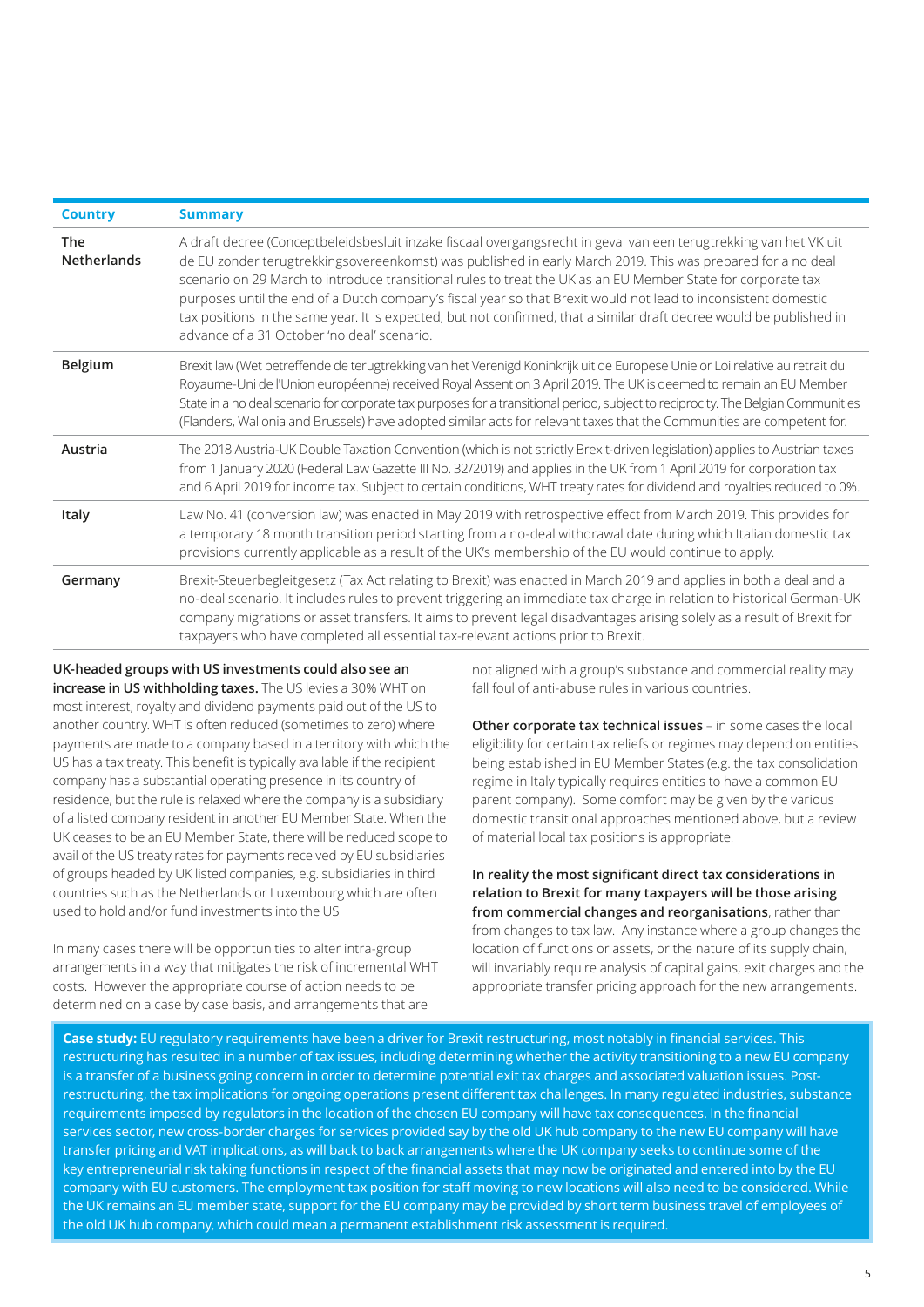#### **3** Employment related considerations

Businesses will need to understand the impact of Brexit on their employees. The impact on people could be significant, both personally and professionally. As an employer it will be vital to plan effectively for the upcoming changes and be ready to communicate proactively, support and engage with the workforce in a way that successfully drives the Brexit strategy.

# Social security

**The social security landscape within the European Union (EU) and the European Economic Area (EEA) is governed by EC Regulation 883/2004**. Under this framework individuals are covered by the legislation of one country at a time and have the same rights and obligations as nationals of the country where they are covered.

#### **Whilst the UK does have old bilateral treaties in place** with

some EU27 Member States and EEA countries (20 in total), whether these would be effective in the event that the UK leaves the EU without an equivalent multilateral arrangement in place remains to be seen. These are limited in scope and coverage and are not necessarily fit for purpose in today's business environment.

**The UK Government has published practical guidance** on the social security contributions position for UK and EU internationally mobile workers if the UK leaves the EU without a deal:

- **•** UK outbound: It depends on date the individual moves and existing arrangements, but there is likely to be an ongoing UK social security requirement. A potential double charge is possible depending on the host country's approach.
- **•** UK inbound: Individuals assigned from an EU Member State to the UK would generally be exempt from UK social security for at least the first 24 months of their assignment provided they meet certain conditions.

**This approach could result in dual social security liabilities**, but the UK Government is working to protect UK nationals in the EU in a no deal scenario by reaching reciprocal arrangements with the EU or individual Member States to maintain existing coordination arrangements until 31 December 2020. Individuals in scope of these arrangements would pay social security contributions in one country at a time during this transitional period. To date there has been a mixed response. For example, we understand that Belgium and Spain have indicated that they are prepared to offer reciprocity in these types of scenarios whereas the Netherlands and Cyprus are not.

**Case study: Assignment from the UK to France.** Assuming the existing UK/ France Bilateral Social Security Agreement does not 24 months, and could also have a social security liability in France. This could lead to double employer and employee social security charges, and the need for the UK employer to register with the social security authorities in France and meet the associated payroll obligations etc. A UK inbound assignee from France would be exempt from UK NIC for up to 24 months. The social security treatment in France would depend on French domestic social security legislation and approach.

# Mobile employees

Where businesses are moving their operations into the EU and as a result, moving employees to an EU27 country, there are a number of considerations for employers e.g. identifying which employees to move, the cost implications for the business, the need to revise policies such as remuneration, pension etc., the support that may need to be provided, and managing the potential increase in business travellers between UK and EU locations.

When moving employees into a particular location, these employees will be concerned about how their net pay position will be impacted. Employers may need to compare the net position for these individuals depending on which country they are relocating to. There may be some favourable regimes in certain locations, such as the impatriate regime in France, the Special Assignee Relief Programme in Ireland, and the 30% expatriate ruling in the Netherlands.

Careful consideration needs to be given as to how Brexit will impact employees and the support provided by the employer throughout this transition.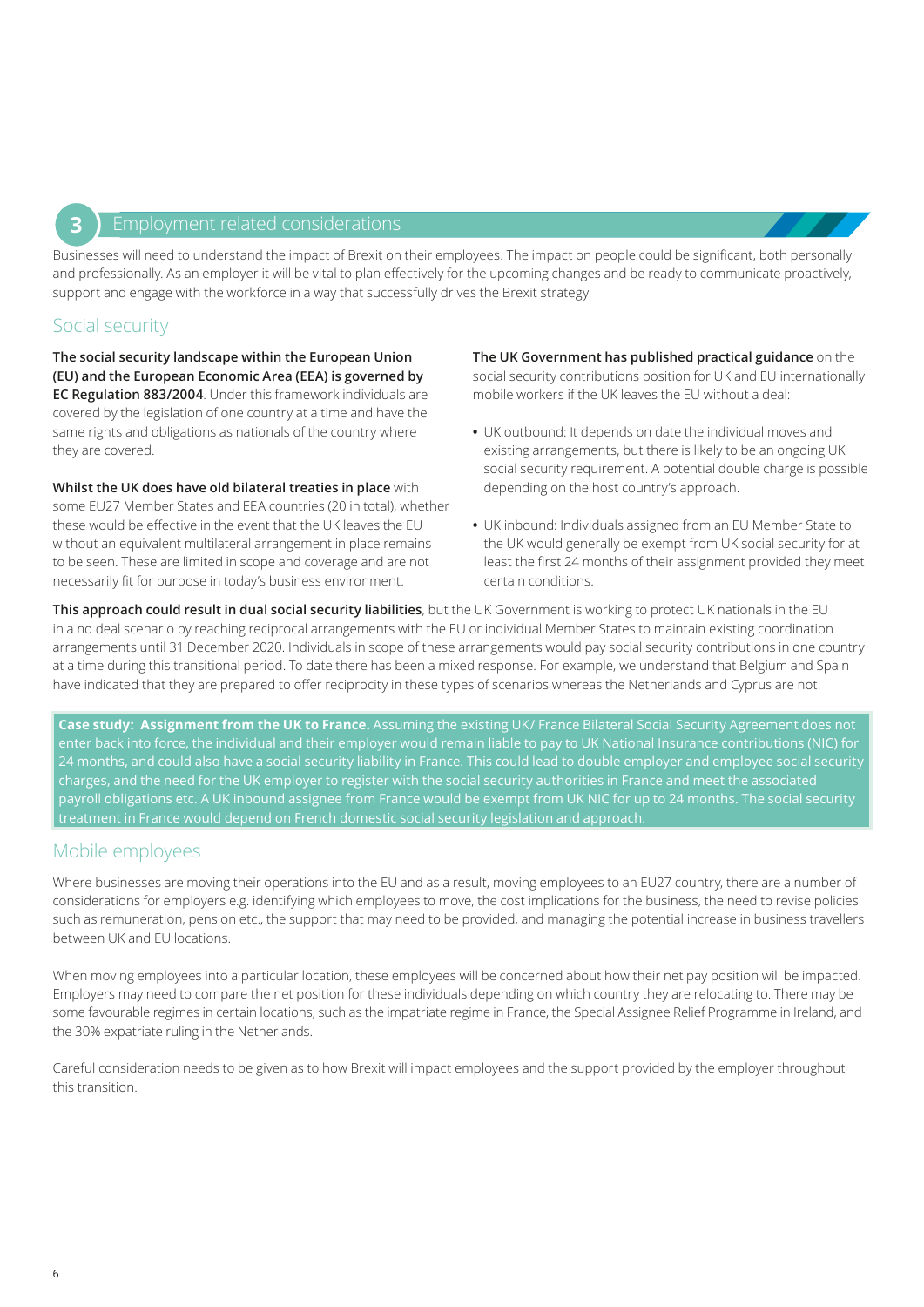### 4 What does Brexit mean for future tax policy?

The outcome of negotiations on the future relationship between the UK and the EU will have implications for the UK's future tax policy. The current draft framework on the future economic relationship commits to a level playing field for open and fair competition, covering relevant tax matters and state aid. It remains to be seen how these principles will be implemented and how such commitments would be altered in a no deal scenario.

Once the UK leaves the EU, the European Court of Justice (CJEU) will no longer rule on UK taxes.

There are numerous other international tax developments that are leading companies to re-examine their legal and operational structures (e.g. US tax reform, implementation of G20/BEPS actions and program of work on the tax challenges of the digital economy, and the European Anti-Tax Avoidance Directive II across various countries). In all cases, assessing the best course of action needs to factor in the post-Brexit tax landscape as well as the status quo.

## **5** Actions businesses can take between now and 31 October

There are a number of actions that businesses can take in advance of 31 October to manage the tax impacts of Brexit. A number of measures are now back on the table given the Article 50 extension, and businesses should refresh and re-engage with their no deal planning.

# Key actions Tax teams can take before 31 October

| Understand how to complete and<br>submit a Customs declaration.                                                                                                                                                                                 | <b>Register for Transitional Simplified</b><br>Procedures in the UK.                                                                                                           | Obtain a UK and / or an EU EORI<br>number as necessary.                                                                                                              |
|-------------------------------------------------------------------------------------------------------------------------------------------------------------------------------------------------------------------------------------------------|--------------------------------------------------------------------------------------------------------------------------------------------------------------------------------|----------------------------------------------------------------------------------------------------------------------------------------------------------------------|
| Speak to Customs brokers to agree<br>process for submission of<br>Customs declarations.                                                                                                                                                         | Quantify the potential duty cost in<br>both the UK and the EU, taking account<br>of the UK's draft no deal Tariff (which<br>would apply for one year).                         | Apply for a Customs Comprehensive<br><b>Guarantee and Duty Deferment</b><br>Account, or increase the limits on<br>existing ones.                                     |
| Determine which Customs regimes can<br>be applied for in advance of 31 October<br>to mitigate the additional duty costs.                                                                                                                        | Submit EU overseas refund ('Eighth<br>Directive') claims in advance<br>of 31 October.                                                                                          | Assess the benefits of<br>applying for AEO.                                                                                                                          |
| Review contractual clauses from<br>a tax perspective, including the<br>Incoterms used.                                                                                                                                                          | Review the supply chain to identify<br>the impact of loss of EU VAT<br>simplifications.                                                                                        | Submit VAT registration applications<br>where possible and where a fiscal<br>representative is required enter into<br>discussions with service providers.            |
| Quantify additional potential WHT<br>liabilities (including in relation to the<br>US) and consider bringing payments<br>of interest, royalties and dividends<br>fully up to date, and actions to mitigate<br>future WHT risk where appropriate. | Remain close to any business-led<br>reorganisations so that tax sensitivities<br>on transition as well as ongoing tax<br>and transfer pricing profile are<br>fully understood. | Identify short term business travellers<br>between the UK and EU27<br>Member States and understand the<br>applicable immigration rules<br>in relevant jurisdictions. |
| Quantify cost implications of<br>moving employees.                                                                                                                                                                                              | Determine whether remuneration,<br>pension and related policies<br>need updating.                                                                                              | Continue to monitor announcements<br>by UK and EU Member State<br>tax authorities.                                                                                   |
| Assess social security impact for<br>mobile employees.                                                                                                                                                                                          |                                                                                                                                                                                |                                                                                                                                                                      |